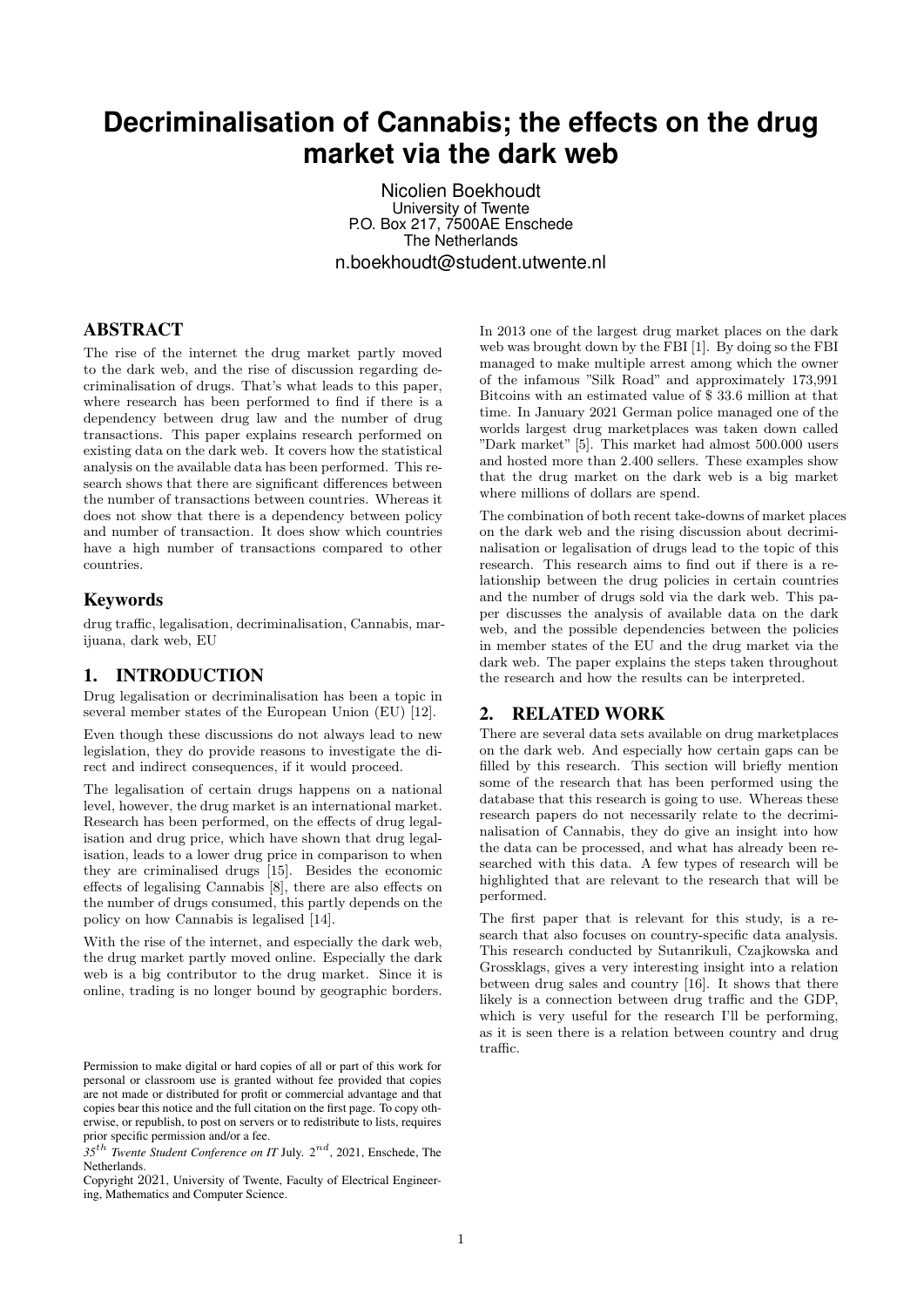A lot can be learned from the analysis approach used in research, as this uses the same ideas and principles that will be used in this research, it also gives some insight into theories that need to be taken into account when analysing the data set. This research raises the question if the number of drugs sold is linked to the GDP. Whereas GDP is on a national level, this research does not take into account the factor of drug policy in that respective country.

One of the papers that is especially of interest, concerns different ways of enforcing drug laws. Where it discusses the enforcement of laws drug related, the research performed can be enhanced by analysing data on the dark web and how it relates to the different drug policies.

For this research both computer science and social sciences will be combined, as it involves a quantitative data analysis but also studies the effects of the legalisation of Cannabis. This means that it can give very useful insights to also look into research that has already been performed on the effects of decriminalisation of Cannabis.

Several types of research are available regarding the price of drugs, for example as a result of the prohibition of drugs [15]. Where this research focuses on the pricing of drugs in the physical market, as a result of drug policy. This leaves a gap in both the effects on the dark web as well as on the number of drugs sold.

Besides research on the economic effects of the decriminalisation of drugs, research has also been performed on the effects on the physical drug market [8]. The final interesting research was performed by Kleiman and Ziskind, which describes positive and negative effects on the legalisation of Cannabis [14].

What can be seen at the papers discussed above is that extensive research has already been performed on drug policies and some factors it might contribute to. However, the research explained in this paper adds on to these findings, by analysing data from the dark web and how policies affect the number of transactions.

### 3. PROBLEM STATEMENT

As discussed in the introduction, there has been a lot of discussion on the decriminalisation of Cannabis, and the drug market has partly moved online over the last years.

In an increasingly amount of countries the discussion about legalising or decriminalising Cannabis is taking place. In those discussions mostly the direct and indirect consequences are discussed on a national level, e.g. the people's health and the effects on the drug market. However, little is known about the effects on a global level, especially on the dark web.

For the purpose of this research, it has been decided to focus solely on the drug market in the European Union on the dark web. What needs to be noted is that because of the data set being used [7], this research will solely focus on data gathered from 2011 up to and including 2015. Even though this data is not recent, it contains data from different online markets and forums. In section 4 will go in-depth on how this research will be performed and why this data set was chosen.

This data set [7] was chosen as it is a very extensive dataset containing one of the biggest marketplaces at that time, namely Silk Road [1] and Agora. The data set was also used in previous research [16, 18, 6], this means that previous research and approaches can be used to build on during this research.

A different data set being looked at concerned the Dream Market and specifically the category Cocaine [11]. However, since this data set only focused on Cocaine it is more useful to choose a data set that offers different types of drugs as well. What can be seen when looking into different types of data sets, is that several researchers use different kinds of data sets for different needs. However in many of these types of research the focus lies on big markets. For example the research performed by Broséus, J., Rhumorbarbe, D., Mireault, C., Ouellette, V., Crispino, F., and Décary-Hétu, D. [9]. They created a data set that covers several big marketplaces, like Agora and Silk Road.

From these observations the decision to use the data set [7] was made. As it both covers big marketplaces as well as it was used in several relevant studies.

Since there are currently no member states of the European Union that have legalised drugs, this research will focus on the decriminalisation of Cannabis and other types of drugs.

To give a broader insight on the effects of decriminalisation of drugs, the following research question will be answered in this research:

Did the decriminalisation of drugs in some member states have an effect on the drug market on the dark web in the European Union between 2011 and 2015?

To answer this question, there are several questions that need to be answered first. When the first three questions have been answered, the analysis of the data can start which leads to the last questions needed to be answered before the research question can be answered.

- 1. Which member states of the European Union had decriminalised Cannabis during the period 2011 to 2015?
- 2. What data is appropriate to use for the research on how decriminalised drugs affect the drug market via the dark web?
- 3. How can the data available be analysed in such a way that significant differences between countries will be detected?
- 4. Is there a difference between the number of transactions of drugs sold between 2011 and 2015 via the dark web per member state of the EU?
- 5. Can a dependency be found between drug policy and the sale rate of drugs via the dark web?

### 4. RESEARCH METHOD

This research will begin with an elaborate literature review, the first two research questions can be answered by a literature review, whereas research question 3 will need some literature review but also a mathematical and computer science approach to the processing of the data.

For the literature review on research question 1, there will be a small review of news articles available on the decriminalisation of Cannabis in the EU, all published before 2016. After this is used to make an overview of member states that have decriminalised Cannabis, this will be used in a literature review where several research papers will be looked at, which discuss the situations in these member states that have decriminalised Cannabis. Thorough research will be done to ensure that when the data analysis starts, the correct countries are classified as countries that have decriminalised drugs or not.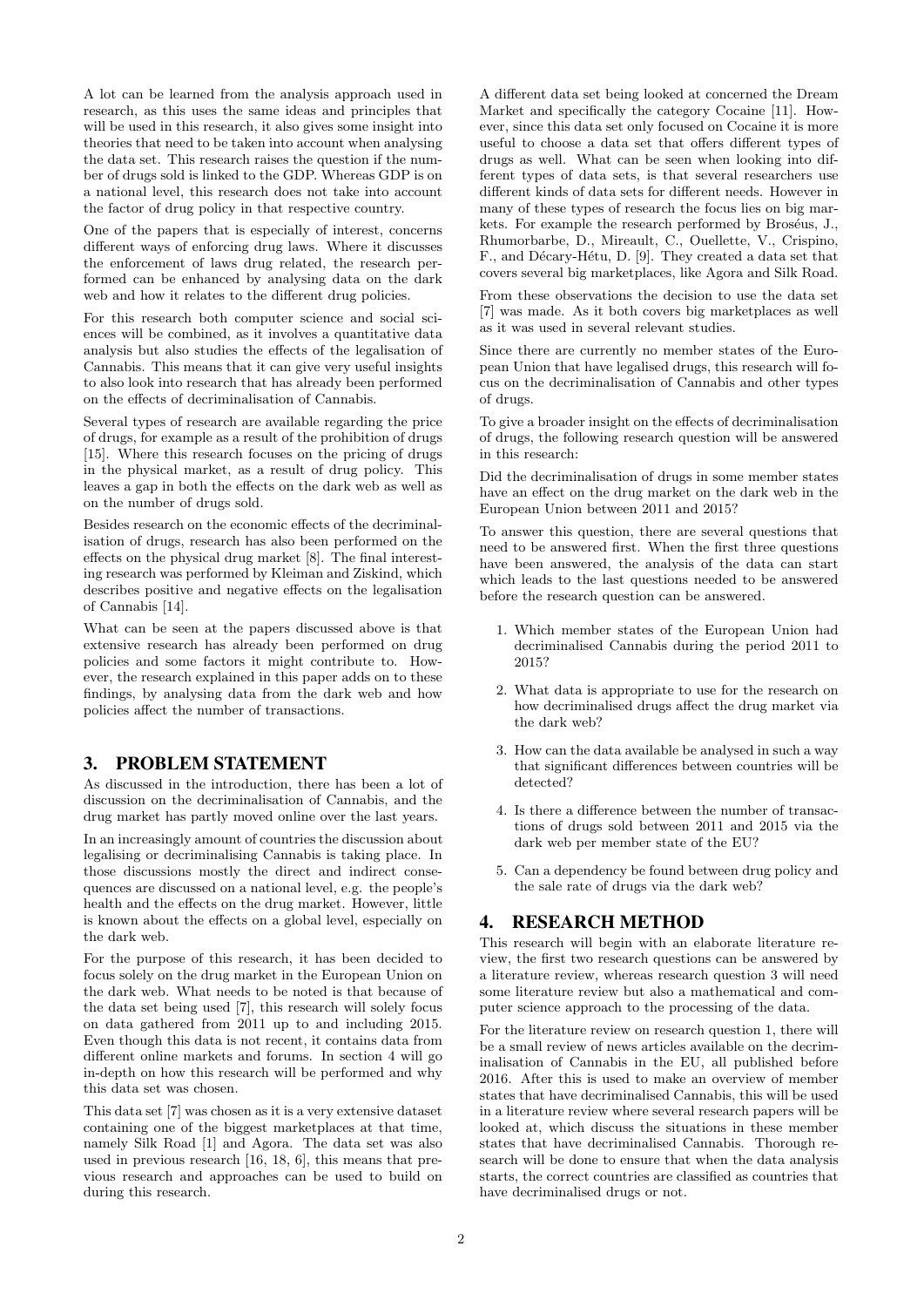It has been decided to use the Darknet market archives data set [7], as this data set contains information of 85 Darknet markets and 35 forums. The most important aspect that this data set contains, is that it includes the country of origin. This can be very useful for this research. However, choosing the data set is not enough to start analysing data, this is why research question 2 needs to be answered first.

To answer research question 2, first, a literature review will be done on available knowledge on the effects of decriminalisation of drugs on the drug market. After this literature has been done, decisions have to be made on what data is important for this research. There is a lot of data available, so filtering this data is crucial for the research to succeed. If redundant data is used, this will slow down the entire process of analysing the data.

For research question 3, the first method that will be applied is a study to see which algorithms can be used to analyse the data, more importantly, research will be done in which mathematical formulas can be used to show if there are any significant differences to be detected. In this phase the programming starts, where a small program will be developed that can process the data and help to answer the other research questions.

This leads to research question 4, to answer this question, the data analysis will start. From all the information gathered in questions 2 and 3, the beginning of a program has been made that will be used to analyse the data selected. From this the quantities of drugs sold will be added, there will already be made a distinction between types of drugs to make sure that the program can be used to answer research question 5.

For research question 5, a statistical analysis will be performed, for this analysis, the following hypotheses have been defined.

 $H1_0$ : The number of drug transactions via the dark web does not depend on the legislation in that specific country.

H1 : The amount of drug transactions via the dark web does depend on the legislation in that specific country.

The significant level will be  $\alpha = 0.05$ , this to ensure that with a high certainty H0 can either be rejected or not. To properly analyse the data an ANOVA test will be used and dummy variables to represent the different categories which are defined in research question 1.

Once all sub-research questions have been answered, the research question can be answered. The sub-research questions give enough insight to ensure both a proper analysis and an answer to the research question.

To summarize the process of the research, the following steps will be taken:

- 1. Countries will be divided into categories based on their drug policies.
- 2. The data set will be processed such that only relevant columns and entries will remain.
- 3. A small program will be written to gather all the needed information that enables a statistical review of the data.
- 4. The results per country will be analysed if the results are similar or if there are differences between the countries.

5. An ANOVA test will be performed to test if there is a dependency between the policy and the number of drugs sold via the dark web.

# 5. RESULTS

To answer the first research question a literature review has been performed, from this literature review, it appeared that there are different levels of legalisation of Cannabis. [4, 17] For this purpose EU member states are divided in two categories, which are briefly explained below. For the member states, Croatia is counted as a full member, even though Croatia joined in 2013. In the analysis, the UK still belongs to the EU, as the data used is from 2013-2015.

Category 1, consists of all countries where either a fine is given for drug use, or jail can be used as punishment.

Category 2, consists of the countries that have either not mentioned drugs explicitly or countries where drugs are regulated by the state. An example of this is the Netherlands, where soft drugs like Cannabis are regulated through coffee shops.

Table 1 shows, besides the other results that will be explained later in this section, the division of the categories among the countries.

A notable country is Malta, which decriminalised Cannabis on 15 April 2015 [10], this means the data used [7], can be used to see if there is a direct effect on the drug market via the dark web. However, because of the data available, it is not possible to analyse the drug market via the dark web for Malta. As there are no drug transactions originating from Malta in this data set.

Now that it is known which countries have decriminalised Cannabis, the next research question can be answered. Which makes sure no redundant data will be used, and that entries that are not relevant for this study will not be used.

The data set used [7] has several columns, to use the proper data for this analysis, it has been decided to use the following columns:

- 1. Product Category: this column lists for every transaction what kind of drug was sold.
- 2. Ships From: this column is used to determine which country the drugs are shipped from. This will be used in the entire data analysis to answer RQ 4,5 and the main research question.
- 3. Sale date: This data can be used to determine if there is a direct effect of the decriminalisation of drugs in a certain country.
- 4. Key: The keys will be used to uniquely identify each transaction.

From the data set [7] being used, there are a few important notes that need to be taken into consideration. The category "Ships From", also contains "EU", which does not provide specif information on which member state it ships from. This means that there might be data missing for certain unknown countries. There is also a list of countries in the EU that are not represented by the data. It can be that in these countries either the dark web is not being used, the data is incomplete, or these countries are labelled as EU in the data set.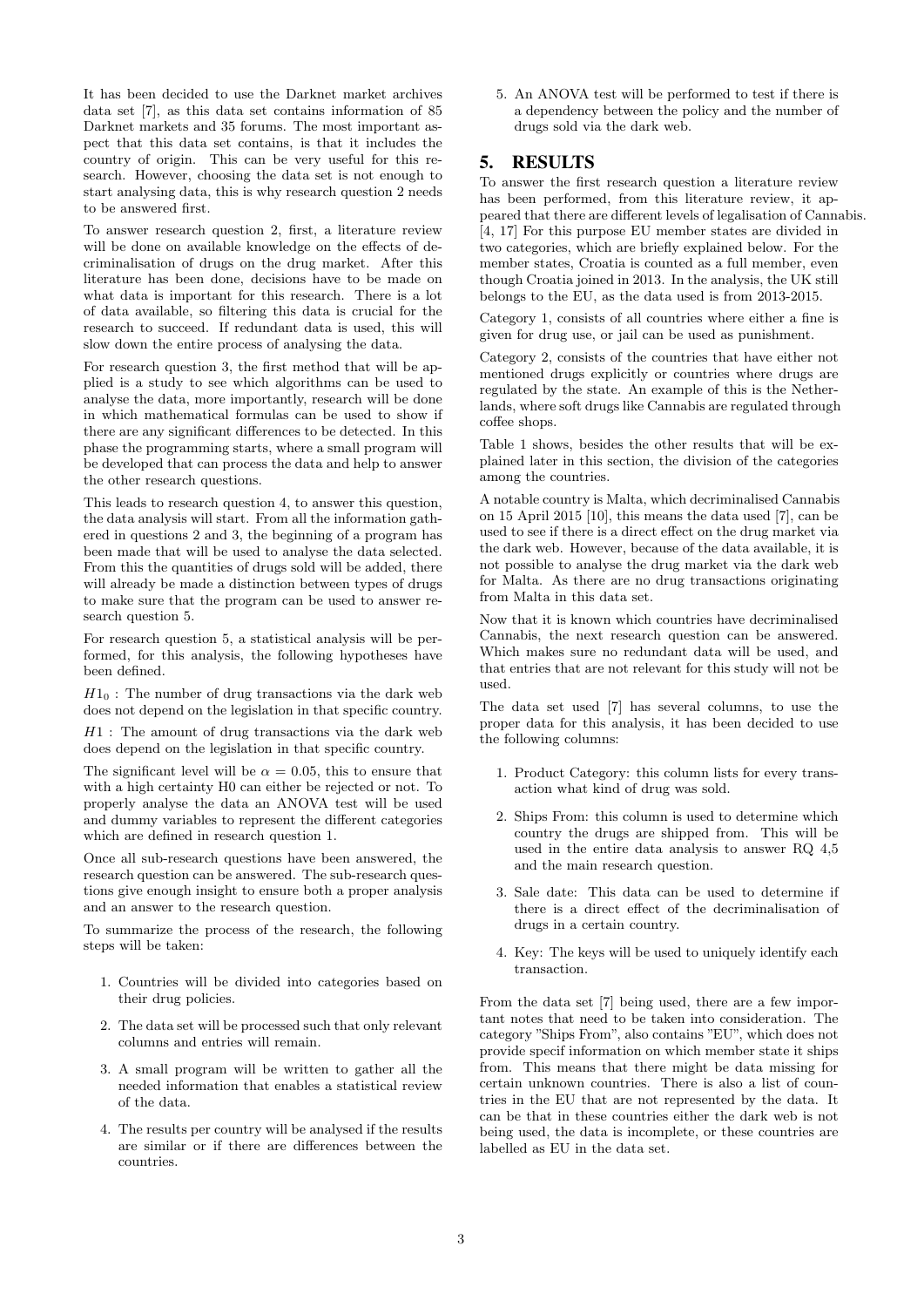| Country        | Category         | Total number of transactions | Ratio calculated by using Formula 1 |
|----------------|------------------|------------------------------|-------------------------------------|
| Austria        | $\overline{2}$   | 1582                         | 184.3                               |
| Belgium        | $\boldsymbol{2}$ | 10190                        | 905.1                               |
| Bulgaria       | 1                | 144                          | 20.0                                |
| Croatia        | 1                | $\Omega$                     | $\Omega$                            |
| Cyprus         | 1                | $\theta$                     | 0                                   |
| Czech Republic | $\overline{2}$   | 2196                         | 208.4                               |
| Denmark        | $\overline{2}$   | 4034                         | 712.8                               |
| Estonia        | 1                | $\overline{0}$               | $\overline{0}$                      |
| Finland        | 1                | 2069                         | 378.1                               |
| France         | 1                | 8651                         | 130.4                               |
| Germany        | $\overline{2}$   | 110594                       | 1362.4                              |
| Greece         | 1                | $\overline{0}$               | $\theta$                            |
| Hungary        | 1                | 0                            | 0                                   |
| Ireland        | $\boldsymbol{2}$ | 1215                         | 262.7                               |
| Italy          | $\overline{2}$   | 1737                         | 28.6                                |
| Latvia         | 1                | 237                          | 119.3                               |
| Lithuania      | 1                | 11                           | 3.8                                 |
| Luxembourg     | 1                | 9                            | 16.0                                |
| Malta          | 1                | $\theta$                     | $\overline{0}$                      |
| Netherlands    | $\overline{2}$   | 78311                        | 4633.6                              |
| Poland         | $\overline{2}$   | 1481                         | 39.0                                |
| Portugal       | $\overline{2}$   | 65                           | 6.3                                 |
| Romania        | 1                | 4                            | 0.2                                 |
| Slovakia       | $\overline{2}$   | 880                          | 162.3                               |
| Slovenia       | $\boldsymbol{2}$ | 894                          | 433.4                               |
| Spain          | 1                | 6738                         | 145.1                               |
| Sweden         | $\overline{1}$   | 12376                        | 1269.7                              |
| United Kingdom | 1                | 84667                        | 1307.3                              |
|                |                  |                              |                                     |

Table 1. Data per member state

The following countries are not present in the data set, they are used in the analysis, but further research will be done, to see if an explanation can be found as to why they are not present.

| Variable           | Value |
|--------------------|-------|
| Total ratio        | 681.6 |
| Mean               | 560.4 |
| Median             | 173.3 |
| Standard deviation | 991.4 |

Table 2. Values gathered from the data in Table 1, per million citizens

| Country         | Number of transactions | Ratio  |
|-----------------|------------------------|--------|
| The Netherlands | 78311                  | 4633.6 |
| Germany         | 110594                 | 1362.4 |
| United Kingdom  | 84667                  | 1307.3 |
| Sweden          | 12376                  | 1269.7 |
| Belgium         | 10190                  | 905.1  |

#### Table 3. Countries with highest transaction/1.000.000 citizens

To show how big the differences are between countries that have a high ratio and countries that have a low ratio as calculated by using Formula 1. Table 3 gives an overview of the 5 countries that have the highest ratios.

The 5 countries that have the lowest ratios are shown in Table 4.

When comparing Table 3 with 4, it can be seen that the differences between the high ratios and the low ratios can be large. For example the ratio calculated for the Netherlands is more than 23.000 times as large as the ratio calculated for Romania. There will also be an analysis performed on the countries that have zero transactions in total, this analysis will be used to see if there is a clear indication of why these countries are not listed in the data set.

### 1. Croatia

- 2. Cyprus
- 3. Estonia
- 4. Greece
- 5. Hungary
- 6. Malta

For the analysis of the data obtained from the database [7], there are a few considerations that must be made before comparing countries. Due to the different sizes and population of the different countries, the population as of 2015, will be used to calculate the ratio of transactions per million citizens [2].

The following formula was used to calculate the ratio per country:

#### $Formula1 = (total drugs/citizens) * 1.000.000$

Where total drugs is the total amount of drugs per country and the citizens are the number of citizens as of 2015.

When each of these values has been calculated, the data will be used to analyse which countries have the most or least amount of drug transactions per million citizens. As reference data, the total number of transactions in the EU will be used.

The total ratio was calculated as follows by using:

 $Total ratio = 346391/508191200 * 1000000 = 681.6$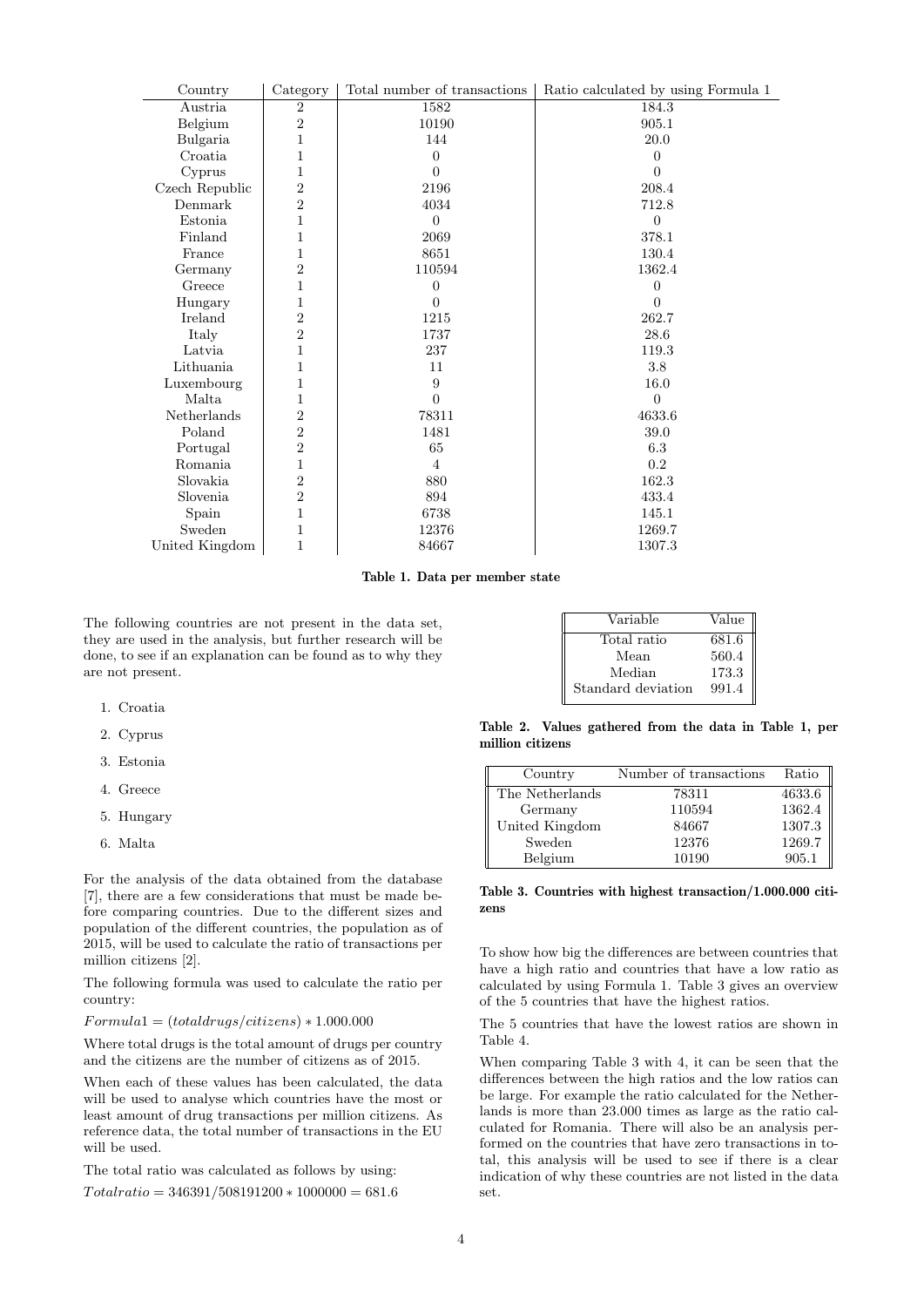| Country    | Number of transactions | Ratio |
|------------|------------------------|-------|
| Romania    |                        | 0.2   |
| Lithuania  | 11                     | 3.8   |
| Portugal   | 65                     | 6.3   |
| Luxembourg | g                      | 16.0  |
| Bulgaria   | 144                    | 20.0  |

Table 4. Countries with lowest transaction/1.000.000 citizens

Table 1 gives an overview of all the member states, their category, the total number of transaction and the calculated ratio. This information is used during the statistical analysis.

Firstly Figure 1 shows a plot from the gathered data, and 2 gives an overview of the statistical values. The mean, median standard deviation and variance represent the values for specific countries, this means that an average EU country has this specific mean.

Figure 1. Plot of the drug/citizen ratio of EU member



Some countries that stand out, for these countries a literature review has been done. The country with the highest ratio is the Netherlands.

Besides the quite liberal Cannabis laws in the Netherlands, the Netherlands is known as a country where most crime is "Transit crime" [13]. This can explain why the Netherlands has a relatively high ratio compared to the rest of the countries analysed.

The other countries that stand out, are the countries that have zero transactions originating from them. There could be several explanations for this. These countries can be classified as EU, instead of the respective country. Another explanation could have been internet access in these countries, however, as can be seen on the world data bank [3], this is not the case for these countries.

The countries where internet access was below 60% are Romania Bulgaria and Italy. This means that this can partially explain the low ratios in Romania (0.2), Bulgaria  $(20.0)$  and Italy $(28.6)$ .

The following hypothesis have been defined:

 $H1_0$ : The number of drug transactions via the dark web does not depend on the legislation in that specific country.  $H1$ : The number of drug transactions via the dark web does depend on the legislation in that specific country.

The analysis has been performed on the entire data set, thus including the countries that have zero transactions.

Since we're only testing the dependence on one variable: "Legislation", a one-sided ANOVA test has been performed.

The results from this statistical analysis are the following: There were no statistically significant differences between group means as determined by one-way ANOVA (F(1, 26)  $= 2.736$ ,  $p = .110$ )") and Figure 1 shows the other statistical values relevant for this research and a plot of the calculated ratios. Table 5 shows the F-statistic, and the significance (p-value) found after performing the one-way ANOVA test.

It also shows that  $H1_0$  cannot be rejected in favor of H1 with  $a = 0.05$ , which means that it cannot be proven that there is a dependency between the drug-policy and the number of drugs shipping from the respective country.

### 6. DISCUSSION

In the literature review performed during this research it appeared that the member states have very different types of drug policies. This means that the decision on the requirements for the categories influences the analysis. However, the distinction specified is perceived as the appropriate way to research the effects.

When analysing the data, it appeared that the standard deviation is quite high, this means that the data set is very diverse. When comparing the Mean and the total ratio, we see that the total ratio is higher than the mean. This means that there is at least one country that has a higher ratio than we can gather from this data set.

Overall the values show that especially the Netherlands has a very high ratio in comparison to the other countries.

These differences between the countries substantial and that means that is likely that these differences have a cause, other than coincidence. Factors like GDP, have been found to have an effect on the drug market via the dark web [16]. This paper looks how the factor of policy possibly influences these differences, however what has been found from the analysis is that this is not a major factor.

There are a few limitations to this research and the paper. The first limitation to this research is the data available on drug markets on the dark web. The data set used is extensive, however, there are missing periods in this data set.

Another limitation to this research is the fact that it is only focused on the European Union. The data set used is extensive however, more extensive research more countries could be included in the analysis.

The third limitation to this research is the fact that it only focuses on data collected from 2013-2015. In this period there was only one country that decriminalised Cannabis, namely Malta, however Malta was not present in the data set. This means that the direct effects of the decriminalisation of drugs could not be measured.

# 7. CONCLUSION

Throughout this research several questions have been answered. The first research question was answered by a literature review, this was used to enable the categorisation of countries based on the types of drug policies they had. From this literature review it appeared that the differences between laws in countries are quite big. However by defining the different categories, they were used as dummy variables for the ANOVA testing.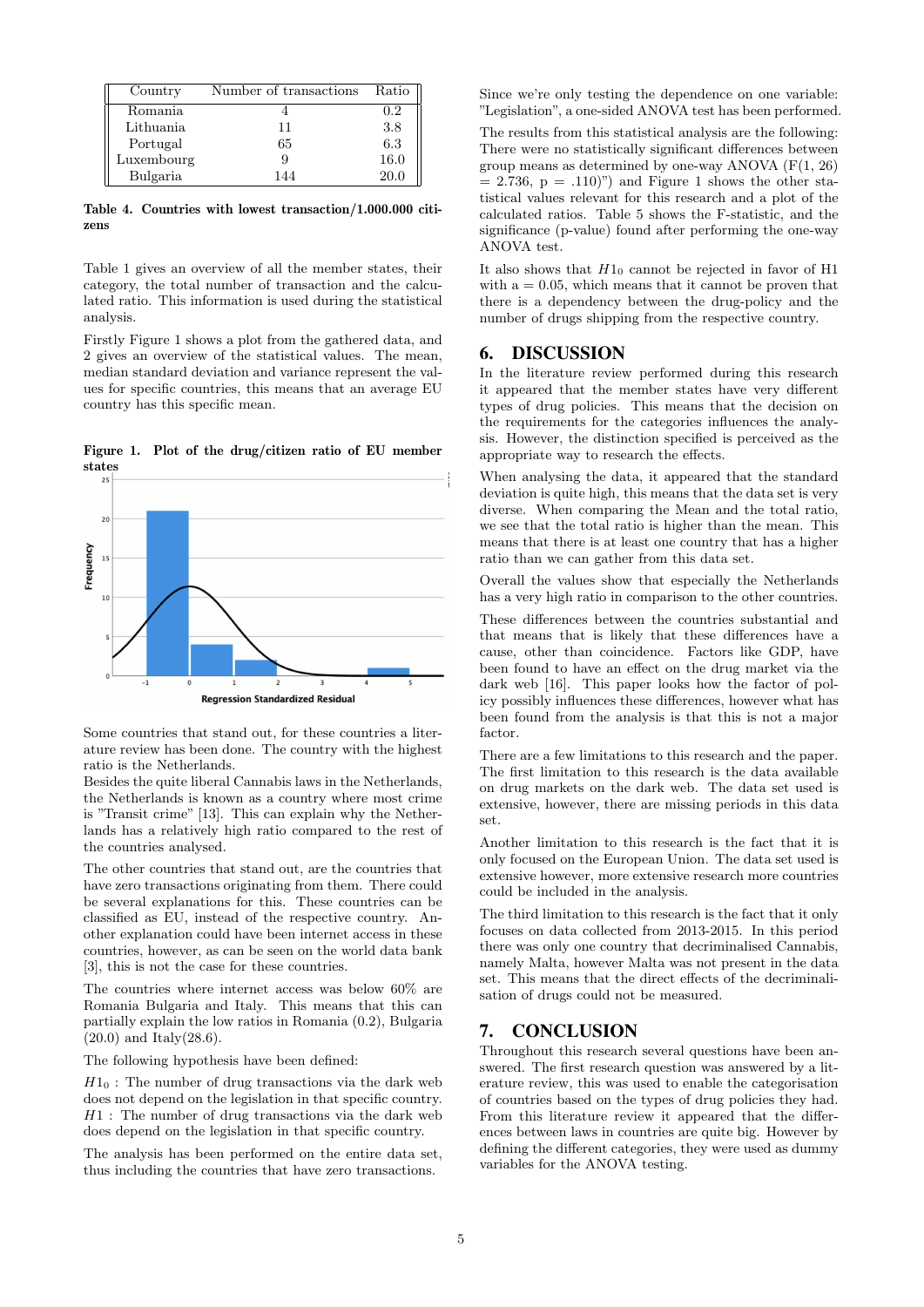|       |       | Hypothesis   F-Statistic   Significance (p-value)   Null hypothesis Status |
|-------|-------|----------------------------------------------------------------------------|
| 2.736 | 0.110 | Not Rejected                                                               |

### Table 5. Results of ANOVA

After performing the literature review, the data was filtered, such that the analysis performed at a later stage in the research, would be efficient. When the total number of drug transaction per country had been calculated this was used in the calculation of the ratios per country, by using:

 $Formula1 = (total drugs/citizens)1.000.000$  These ratios were used in combination with the categories to perform the ANOVA one sided test. By the use of the ANOVA test, a proper analysis has been performed on the ratios as calculated in RQ3. The results are shown in tables 1, 2 and 3 and 1 also gives an overview of the distribution of the ratios per country. The results of the ANOVA test, as described in Table 5, show that the  $H1_0$  cannot be rejected with  $\alpha = 0.05$ .

In this research, an analysis has been made on the effects of legislation on the drug market via the dark web. Where the expectation before starting the research, was that there would be an effect, it shows that if there is an effect, it is not a statistically significant effect.

To answer the research question, the conclusion is: It could not be proven at a significance level of 95%, that there was an effect of the drug policies in certain member states. The results have been analysed both statistically and on a policy basis, to ensure a proper analysis of the data. Through this research, more insight has been given into the drug market on the dark web.

What appeared during this research is that more data would benefit the research. Which leads to the recommendation of combining multiple data sets, covering a bigger time-period.

# 8. FUTURE WORK

For future work, it would be interesting to see the effects of policy change, on the drug market. For this, it would be especially interesting if extensive data can be used on a larger period of time. This data would be specifically covering a country and period where that country either decriminalised drugs or criminalised drugs.

Future research can also be performed on data available for more countries. With more extensive data new research (or continuation of this research), will give a better insight and in this research, there might be factors that appear as dependencies.

Interesting factors one could look at are:

- 1. A countries international trade rates and the effects on the drug market via the dark web
- 2. Geographic location of a country and the effects on the drug market via the dark web

Any research is more meaningful with more data, for this in future works it is advised to use newer, more extensive or multiple data sets. Whereas the data [7] used in this research is extensive, it only covers data of a few marketplaces, in a specific period of time. Any contributions to existing data sets can help future research. What could be seen in this research, the data used, was extensive.

However, because of missing time periods and transactions qualified as "EU", this data does have a bias. As it is not certain that the calculated total transactions per countries, are correct.

### **REFERENCES**

- [1] Manhattan u.s. attorney announces seizure of additional \$28 million worth of bitcoins belonging to ross william ulbricht, alleged owner and operator of "silk road" website. https://archives.fbi.gov/archives/newyork/pressreleases/2013/manhattan-u.s.-attorney-announcesseizure-of-additional-28-million-worth-of-bitcoinsbelonging-to-ross-william-ulbricht-alleged-ownerand-operator-of-silk-road-website, Oct 2013. (Accessed on 06/23/2021).
- [2] On 1 january 2015, the population of the european union eu | europa.eu | www.europa.eu. https://ec.europa.eu/eurostat/documents/2995521/6903510/3- 10072015-AP-EN.pdf/d2bfb01f-6ac5-4775-8a7e-7b104c1146d0, July 2015. (Accessed on 01/06/2021).
- [3] Individuals using the internet (% of population). https://data.worldbank.org/indicator/IT.NET.USER.ZS, 2019.
- [4] Penalties for drug law offences at a glance | www.emcdda.europa.eu. https://www.emcdda.europa.eu/publications/topicoverviews/content/drug-law-penalties-at-a-glance, 2019. (Accessed on 05/23/2021).
- [5] Darkmarket: worlds largest illegal dark web marketplace taken down. https://www.europol.europa.eu/newsroom/news/darkmarketworlds-largest-illegal-dark-web-marketplace-takendown, Jan 2021. (Accessed on 06/23/2021).
- [6] C. Bradley and G. Stringhini. A qualitative evaluation of two different law enforcement approaches on dark net markets. 2019 IEEE European Symposium on Security and Privacy Workshops (EuroSamp;PW), 2019.
- [7] G. Branwen, N. Christin, D. Décary-Hétu, R. M. Andersen, StExo, E. Presidente, Anonymous, D. Lau, D. K. Sohhlz, V. Cakic, V. Buskirk, Whom, M. McKenna, and S. Goode. Dark net market archives, 2011-2015. https://www.gwern.net/DNM-archives, July 2015. Accessed: 27-04-2021.
- [8] A. L. Bretteville-Jensen. To legalize or not to legalize? economic approaches to the decriminalization of drugs. Substance Use & Misuse, 41(4):555–565, 2006.
- [9] J. Broséus, D. Rhumorbarbe, C. Mireault, V. Ouellette, F. Crispino, and D. Décary-Hétu. Studying illicit drug trafficking on darknet markets: Structure and organisation from a canadian perspective. Forensic Science International, 264:7–14, 2016. Special Issue on the 7th European Academy of Forensic Science Conference.
- [10] T. Diacono. New drugs reform law into force today– what has changed? April 2015. (Accessed on 05/23/2021.